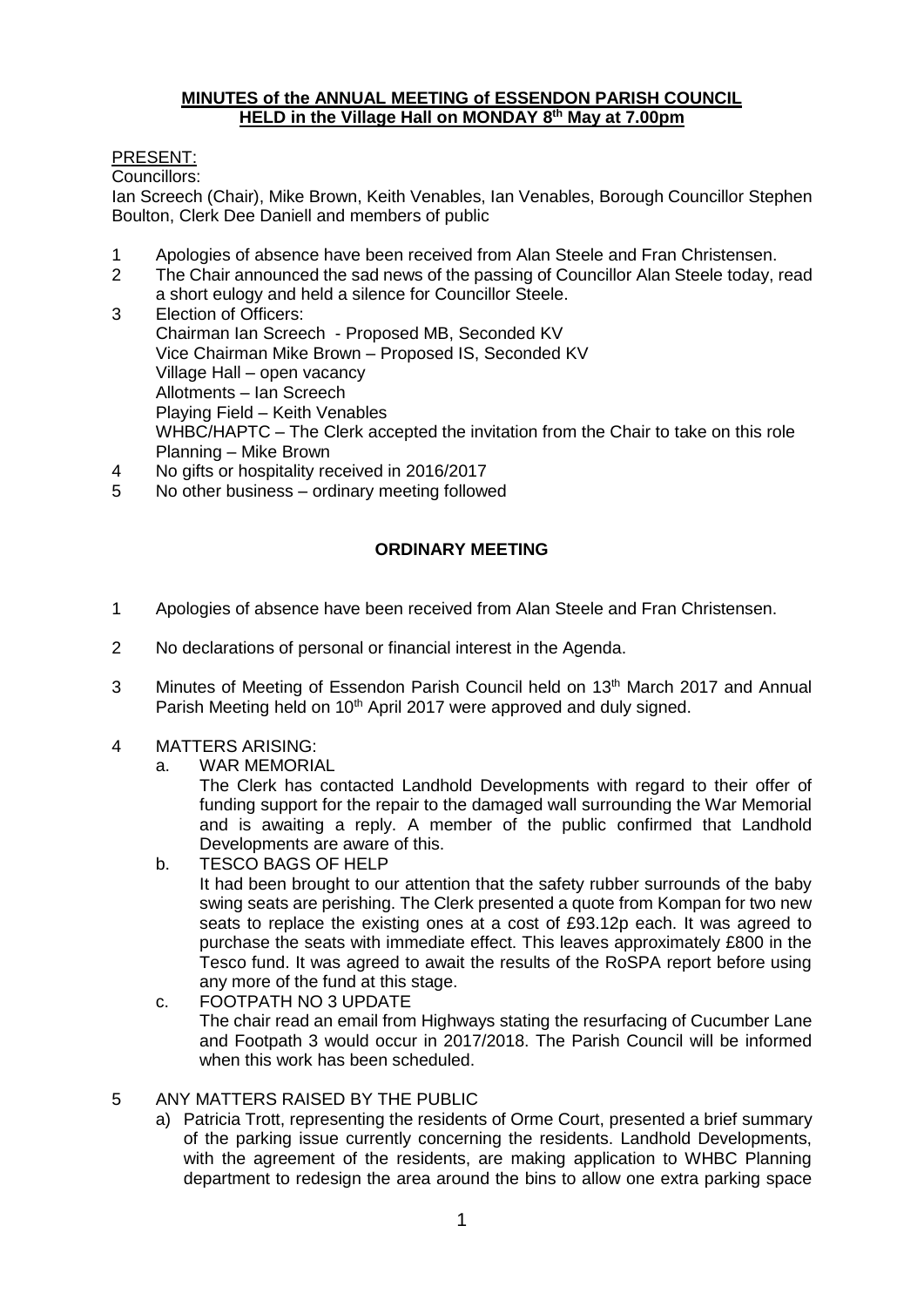and amend the deeds to No.2 Orme Court to give the property two spaces. It was agreed that when this application is presented to the Parish Council it would receive their full support. A copy of the paperwork relating to the issue was handed to Mike Brown for reference.

- b) A member of the public stated that contact from the police had been received regarding the sample of pellets taken from Backhouse Woods and it had been confirmed that they were for badger baiting.
- 6 PLAYING FIELD

Edge Fencing will no longer be responsible for the hedge cutting. This is now being done by Simon. The Chair to give the Clerk details and it was considered to request Simon to cut the grass in the playground.

## 7 FINANCE

Cheques were signed for the following expenditure. Moody Grounds Maintenance (for 2016) £1,260.00 HAPTC Subscription 2017/2018 D. Daniell (Ink, Stamps, Stationery) £31.20 D. Daniell (Website Development) £330.00 **TOTAL £2,113.14**

Two cheques totalling £20.00 from Mishcon de Reya were presented for paying into our account and sections of accompanying letters requesting Data Subject Access Requests were read by the Chair. Point 7 of the letters referred to the fact that a search of the Data Protection Register had been undertaken and it appears that Essendon Parish Council is not currently registered. It was agreed the Clerk will complete the online registration on behalf of the Parish Council at a cost of £35 and receive reimbursement.

#### 8 PLANNING MATTERS

a. The Rose and Crown planning application amendment was considered and the previous comments read out. There was a question as to whether it was a listed building. It was decided that no further comments were necessary.

b. Land in Cucumber Lane. Maps showing the Planning Application for prior notice of a large barn and 700m track off Cucumber Lane were produced. It had been confirmed by the Planning Department that once approved, the original Application for 3 barns would be withdrawn. It was decided that as this is a prior notification under PD rights that no comments were necessary.

#### 9 CORRESPONDENCE

- a) The Clerk announced further funding from the Transparency Fund had been applied for to maintain the website.
- b) The Clerk announced a course for "Getting Ready for New Data Protection in May 2018". It was considered unnecessary for any Councillor to attend at this time.
- c) WHBC Stakeholder Workshop 23rd May no interest.
- d) CPRE Rural Living Awards Scheme information to be put on our website.

## 10 ANY OTHER BUSINESS

a) The Chairman congratulated Borough Councillor Stephen Boulton on his success in the recent election.

b) Borough Councillor Boulton stated the Village Hall had been locked at a recent Surgery. It was confirmed that there is a key holder in the house next to the village hall. c) The matter of advertising events at the Field Pavilion was raised. An enquiry has been received to advertise a monthly Friday night quiz at the pavilion to raise funds for the Playing Field on our social media outlets. It was agreed that this is permitted and the first event will be held on the last Friday of May – 26th. It was also agreed at the Clerk's suggestion that it could additionally be advertised in the Parish Magazine.